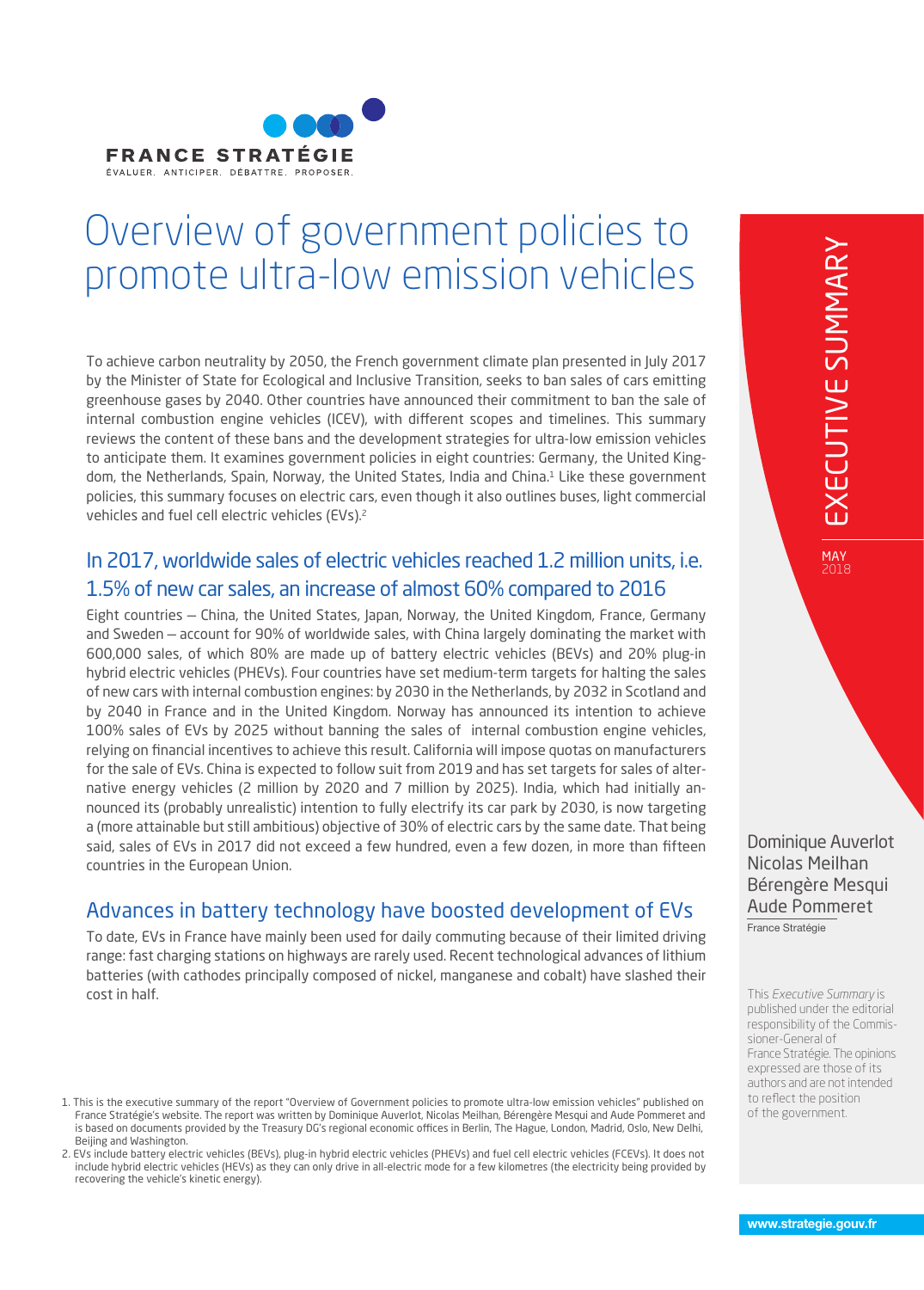New electric cars equipped with a 40 kWh batteries now allows journeys up to 250 km (150 km on highways), with less than half an hour required to recharge batteries by 80%.3 This is expected to boost sales of battery electric vehicles (BEVs), which are still mainly used for daily commuting. In 2019, longer distances (400 km on roads and 250 km on highways) should become possible with new BEVs using high-capacity batteries (60-100 kWh). Tesla and a number of other vehicle manufacturers are betting on this.4 This will require the presence along main roads of well signposted and, if possible, rain-sheltered, fast charging stations with capacities exceeding 150-200 kW. As is already the case in China, it is likely that each EV model will be offered with a range of battery capacities and associated driving range (as well as pricing).

## For long distances, PHEVs are in direct competition with BEVs equipped with high-capacity batteries

PHEVs combine two powertrain, having both internal combustion and electric engines with an electric driving range of a few dozen kilometres. Although they only represent half of BEV sales worldwide, they are on par with BEV sales in Europe. In 2017, the respective sales of BEVs and PHEVs were balanced, with a slight advantage for PHEVs (143,974 compared to 135,369). However, BEVs and PHEVs share in EV sales vary a lot among European countries as it is highly dependent on local government incentives.<sup>5</sup>

|              |        | <b>France The Netherlands Norway</b> |         | <b>Spain</b> | <b>Sweden</b> | <b>Germany</b> | <b>United</b><br>Kingdom |
|--------------|--------|--------------------------------------|---------|--------------|---------------|----------------|--------------------------|
| <b>BPEVs</b> | 24 910 | 9 8 9 7                              | 33 0 25 | 3920         | 4 2 1 7       | 25 056         | 13 597                   |
| <b>RHEVS</b> | 11 868 | 1 1 5 8                              | 25 1 65 | 3 3 7 0      | 15 447        | 29 439         | 31 154                   |

#### **BPEV and RHEV sales in 2017**

Source: ACEA.

When government incentives result in comparable retail prices, sales of PHEVs, which do not have any driving range constrain, are higher than BEV sales. However, several countries offer limited (if any) incentives to PHEVs as they are still mainly used in combustion engine mode hence emit significantly more greenhouse gases than BEVs. Furthermore real-driving emissions measured in the Netherlands identified a gap of one to three between the homologation tests and real driving conditions, which should prompt a review of PHEV homologation rules for CO<sub>2</sub> emissions in order to avoid bargain purchase to benefit from tax incentives.

Reducing or ending subsidies too suddenly always results in a sales collapse, as it happened in the Netherlands with PHEVs and in Denmark with BEVs. PHEVs development prospects will therefore depend on their relative cost compared to BEVs, as well as on government incentives. Future regulations should encourage their use in electric mode: new PHEVs equipped with an electric driving range of over 60 km covering 80% of daily commuting and an internal combustion engines for long-distance trips would help us reach this objective.

Fuel cell electric vehicles (FCEVs) are also capable of long distance. However, only 3,000 FCEVs were sold globally in 2017: their high costs currently limit their use to highly subsidized demonstrations for "captive fleets" and heavy duty trucks.<sup>6</sup> Mass market penetration of such vehicles seems unlikely before 2030.<sup>7</sup> Nevertheless the Japanese government remains very ambitious regarding FCEV: it targets 40,000 FCEVs on the roads by 2020, 200,000 by 2025 and 800,000 by 2030, fuelled by 160 hydrogen refuelling stations in 2020 and 320 in 2025.

<sup>3.</sup> On highways, electricity consumption is closer to 20-25 kWh/100 km.

<sup>4.</sup> Non-exhaustive list: the Kia Niro planned for 2018 with a 64 kWh battery, the Nissan Leaf for 2019 with a 60 kWh battery, the Hyundai Kona for 2018 with a 60 kWh battery, the Jaguar I-pace with 90 kWh battery and the Audi e-tron SUV with 95 kWh battery, on top of a large number of Chinese models that were presented in April 2018 at the Beijing Motor Show.

<sup>5.</sup> In terms of the EU-28 and the EFTA (Switzerland, Norway, Iceland and Lichtenstein).

<sup>6.</sup> Around €66,000 for the Toyota Mirai.

<sup>7.</sup> See the work done by the CEA/DGEC on the use of hydrogen in the energy transition.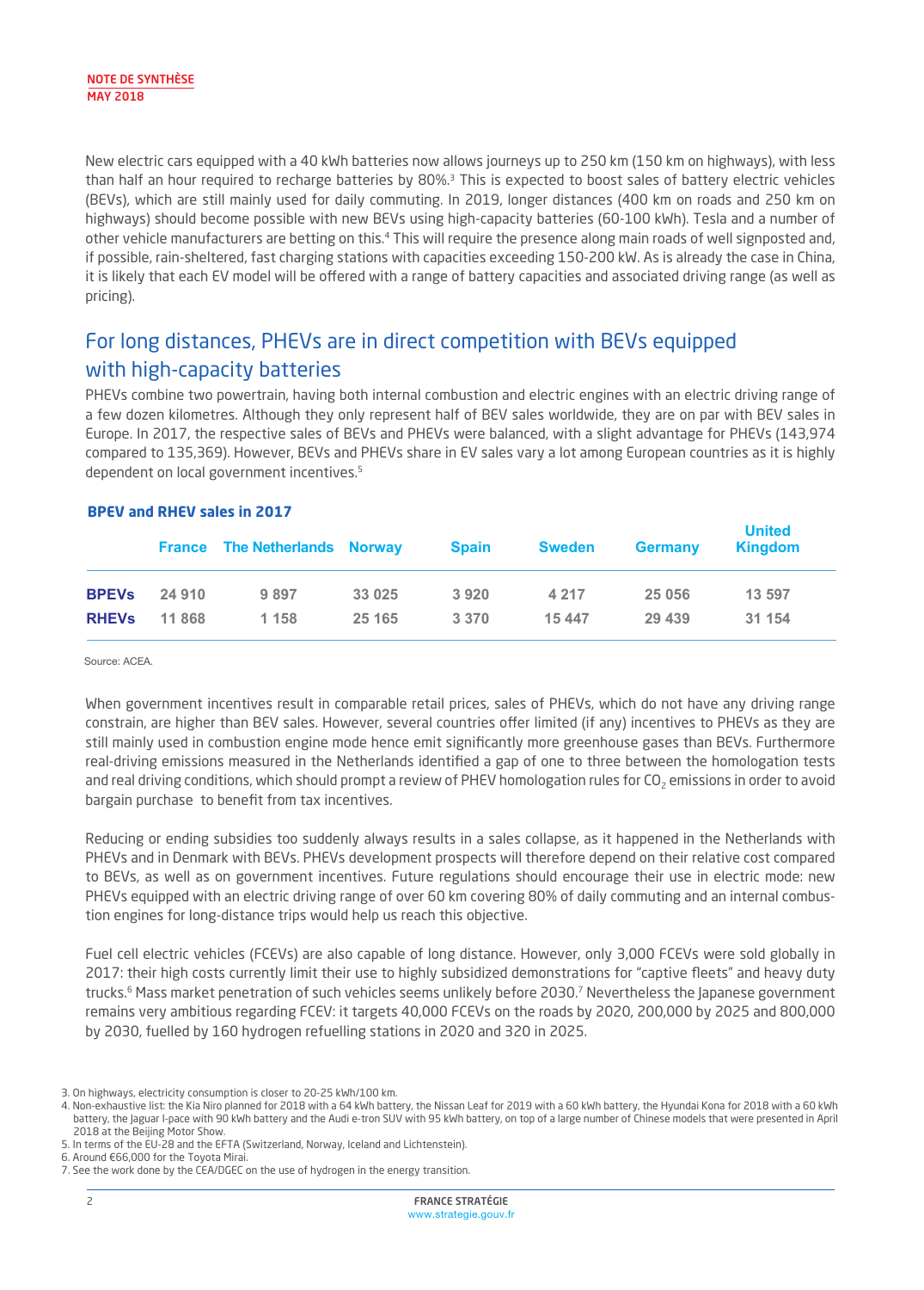

#### Electric vehicle penetration exceeds 10% in Norway, a couple of cities in China such as Beijing, Shanghai and Shenzhen as well as thirty cities in California

With less than 3% EV penetration, French and German cities are a far behind. In the Netherlands, EV penetration was close to 10% in 2015 but the end of PHEV subsidies over two years had a drastic impact on EV sales which were divided by 4. Each of these pioneering areas has a number of specific characteristics.

- **Norway:** The government has implemented financial incentives on a large scale, both direct (exemption from import tax and VAT) and indirect (exemption from toll roads, free access to road ferries and access to bus lane lanes). EVs are therefore less expensive to buy than their Internal Combustion Engine equivalent and also benefit from a low hydropower electricity cost. The extent of these benefits is such that reaching 100% EV sales target by 2025 does not rely on banning ICE sales but on consumer preference only. The fast deployment of EVs stems from a deliberate effort of this oil-producing country, which has one of the highest levels of GDP per capita in the world thanks to its fossil fuel exports, to combat climate change.<sup>8</sup>
- **California:** In 2016, California accounted for 50% of EVs sold in the United States, with Los Angeles representing as much as 20% US EV Sales. Firstly, a recent trend has seen many wealthy consumers being seduced by the new local manufacturer Tesla, which managed to combine in a single car environmental protection and digital technology to recreate "car desire". California has been promoting EVs since the 1990s, with its "Zero-emission vehicles" programme, which requires manufacturers to sell increasing EV quotas year after year. On top of national subsidies, which amount to \$7,500 per vehicle for the first 200,000 EVs sold in the United States by a single manufacturer, California has introduced a purchase grant programme to help low income in acquiring an Electric Vehicle.9 Finally, Los Angeles allows EVs to use carpooling lanes, which is also a significant incentive.
- **China:** Half of EV sold globally are currently sold in China, who wants to develop its automotive industry and lead the Electric Vehicle industry globally. A "Zero-emission vehicles" programme based on the Californian scheme will be implemented in 2019. The current boom in EVs results from strong financial incentives at a national level with purchase grants restricted to Chinese models, which may also be combined with local and regional incentives. National and local incentives can add up to more than 50% of purchase price. These subsidies are, however, due to decrease over the next few years as EV sales quota for manufacturers increases from 2019 onwards. In addition, Beijing and Shanghai impose an increasing share of EVs – 60% in Beijing in 2018 – in new license plates released. Finally, China provides strong incentives for electric two-wheeler (30 million sold in 2017), electric buses (90,000 sold in 2017) and Low Speed EVs (1.2-1.5 million sold in 2017) which are electric quadricycles.

This overview of government policies shows that EVs deployment need strong and long-term financial incentives for the end-customer, but also indirect incentives as well as EV sales quotas for vehicle manufacturers. Keeping in mind the importance of incentives, and without mentioning the steady increase in the carbon component of the TICPE already provided for by law, several measures could be assessed in more detail before being implemented in France or in Europe.<sup>10</sup>

#### *Sales quotas for electric and low-emission vehicles could be imposed on manufacturers* •

By regularly lowering emissions standards of manufacturers' new vehicles average emissions, the European Union is as a matter of fact implementing a sort of quota which is a significant incentive for manufacturers to adapt their strategy. For the time being, manufacturers have focused on reducing ICE vehicles emissions and developing hybrid vehicles. German manufacturers have however realized that developing EVs would allow them to reduce the amount of penalties they may incur.

When defining the emissions standards roadmap until 2030, the European Parliament wanted EV sales quotas to be implemented from 2025 onwards, thus providing each manufacturer with a target. The European Automobile

<sup>8.</sup> In third place behind Luxembourg and Switzerland in 2017.

<sup>9.</sup> Tesla and General Motors , which have already sold 178,000 and 176,000 EVs respectively in the United States, are approaching the 200,000 vehicle threshold, above which national subsidies are expected to decrease substantially. In order to avoid a sharp decline in sales, these two manufacturers will need to significantly reduce their prices: this is Tesla's gamble with its Model 3 which is expected to be much cheaper than its Model S (69,000 euros). Unless the government, aware of the manufacturers' interests, chooses to raise this threshold: https://electrek.co/2018/03/16/electric-vehicle-tax-credit-cap-tesla-gm/. 10. Domestic Consumption Tax on Energy Products.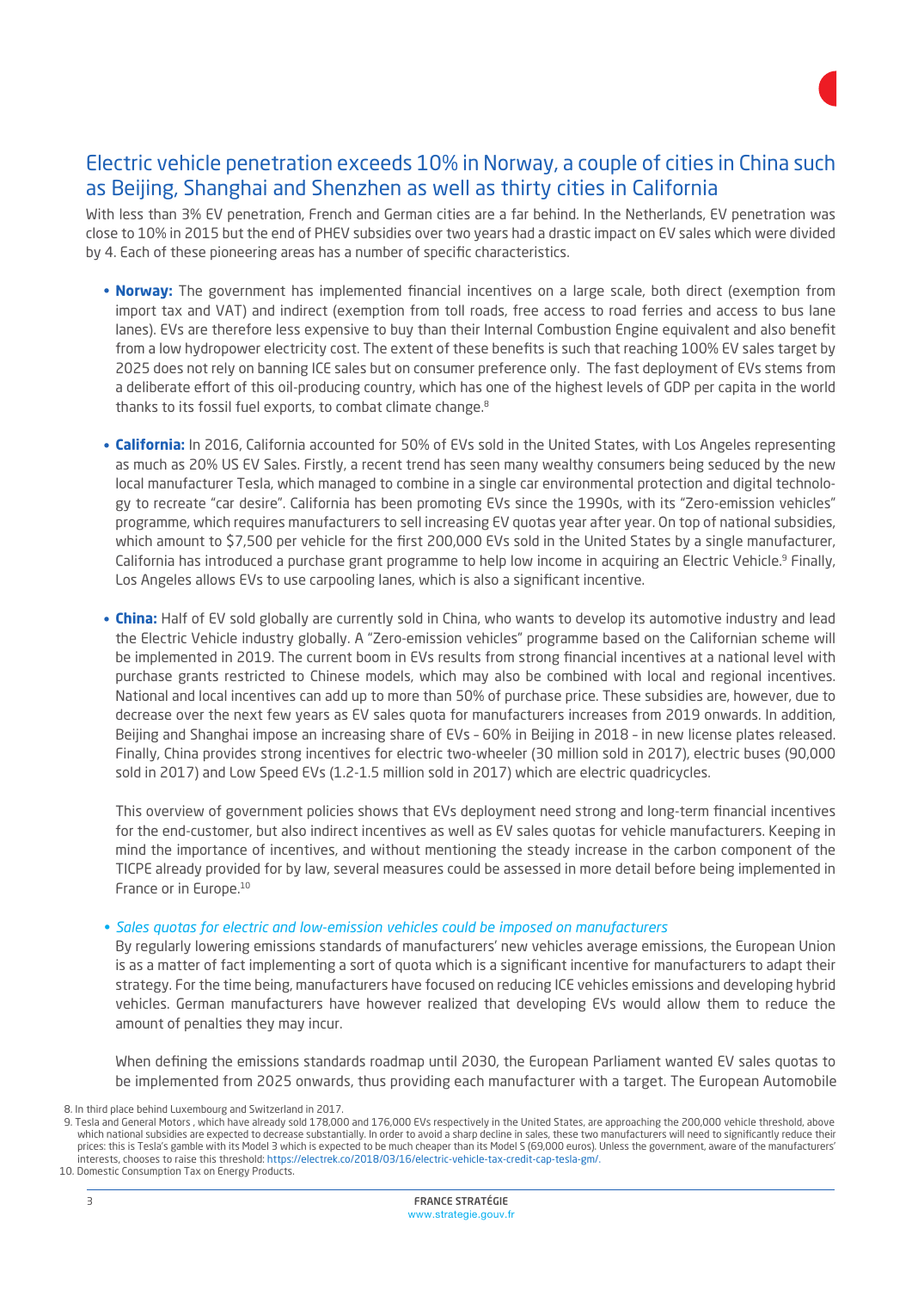Manufacturers' Association, however, opposed this measure since its achievement would heavily depend on local governments' incentives. The use of such quotas in Europe would nevertheless be required should EV deployment stagnates.

- *Maintaining financial incentives in place is needed* as long as the Electric Vehicle purchasing price is higher than the ICE vehicle. Grants could be related to income, as is the case in California, or limited to EVs costing less than €60,000, as is the case in Germany, in order to help the people who most need it. Those financial incentives are due to eventually fading away as electric vehicle production costs fall.<sup>11</sup>
- *More indirect incentives could be implemented in France:* exemption from toll roads for EVs and electric LCVs, free access to car parks equipped with charging points, preferred parking rates for EVs, and access to bus lanes. Germany is currently considering exempting electric Medium Commercial Vehicles from toll roads.<sup>12</sup>
- *Introducing congestion charging or low-emissions zones* would give EVs a strong advantage. "Limited traffic zones" (ZCR) established under the 2015 Energy Transition Law for Green Growth could be used as an alternative to urban tolling.13
- Financial incentives (such as a bonus/malus) increasing with BEV driving range would partially offset the additional cost associated to a larger battery and would promote the development of BEVs able to cover medium to long distance trips. This approach is aligned with California quota system where the more the EV driving range is large, the higher the vehicle contributes to reaching the quota.
- *Financial incentives increasing as well with PHEV electric driving range*, aligned once again with California's quota •system, would significantly reduce incentives for PHEVs with very limited electric driving range. It would, on the other hand, stimulate the development of new PHEVs able to drive at least 60 km in all-electric mode.

The coordination of national and local incentives to promote EVs is an important issue. The state is responsible for providing direct financial incentive while indirect incentives and public charging points should be implemented by cities; regions or utilities should be responsible for installing charging points across their area. Rather than looking for complementarity through an *a priori* role allocation, the United Kingdom preferred to foster innovation with a project tender that allocated several dozen of million euros to four cities that were keen to heavily promote EVs: such an approach should result in sharing best practices between cities in order to improve public spending efficiency.

In Norway and California, EVs deployment is boosted by the high share of individual housing, which allows people to recharge their vehicles at home. On the other hand, space scarcity in Tokyo is strong restrain to EV deployment: 60% of the population lives in 130,000 flats, while 90% of EV owners live in detached houses. In cities where flats account for a significant share of housing, EV deployment will only be possible if enough charging points are installed in parking lots and garages as well as on-street for residential parking.

#### There will not be a real boom in EV development until they become affordable to households with lowest income<sup>14</sup>

This will require a significant price reduction of EVs: excluding the EV purchase grant, the Renault Zoé price including the battery is €32,600, more than twenty-five times that of the net monthly minimal income (SMIC).15 It will also require the development of a second hand market for EVs, which is obviously very limited for the time being since it lags behind the new vehicle market by a couple of years.16 The main concern for potential second-hand buyers is the state of health

<sup>11.</sup> The grant available to purchase an EV in France in 2018 is 27% of the purchase price, including VAT as well as the cost of the battery if hired, up to €6,000. The total cost of ownership (TCO) is a more relevant indicator; however, private consumers tend to make choices based on the purchase price rather than TCO. 12. According to the *Süddeutsche Zeitung* newspaper, and reproduced on the TRM24 website.

<sup>13.</sup> In order to combat atmospheric pollution, this 17 August 2015 law introduced the option of creating "limited traffic zones" in cities and in areas where a Plan for the Protection of the Atmosphere (PPA) has been adopted or is under development or review.

<sup>14.</sup> I.e., the third decile in France: in 2015, 17.1% of households did not have access to a vehicle, www.insee.fr/fr/statistiques/3303447?sommaire=3353488.

<sup>15.</sup> https://droit-finances.commentcamarche.com/faq/35[67-smic-201](https://trm24.fr/en-allemagne-les-poids-lourds-electriques-exemptes-de-peage-en-2019/)8-mont[ant-mensuel-du-s](https://trm24.fr/en-allemagne-les-poids-lourds-electriques-exemptes-de-peage-en-2019/)mic; www.insee.fr/fr/statistiques/1375188.

<sup>16.</sup> Except in Iceland, where the limited number of EV models on sale has led to imports of second-hand EVs, and where tourism has led to a significant increase in vehicle hire. See S. Friðleifsson (2017), personal communication, Icelandic Energy Agency, 6 November 2017.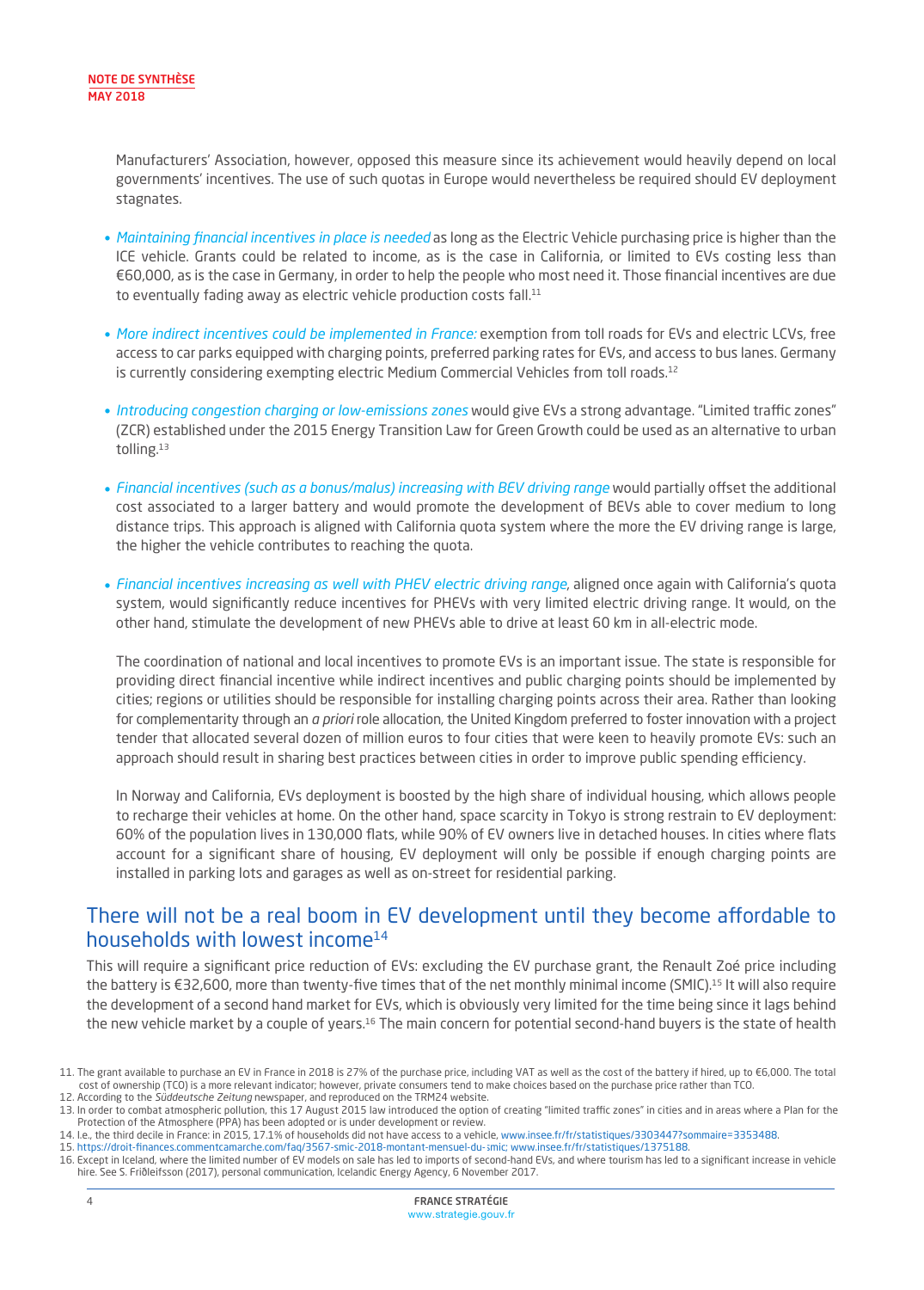

of batteries : the best way to address this concern would be for vehicle manufacturers to warranty batteries performance for a long enough period of time, eight years period for example (or to offer second-hand customers to hire them). The implementation of Ultra-Low Emissions Zones (ULEZ) accessible only to vehicles not emitting greenhouse gases could also prevent a rapid depreciation of their residual value.17 Finally, purchase grants for companies as well as vehicle hire companies are an effective way to stimulate this second-hand market.<sup>18</sup> However, EVs with a real driving range of 250 km are not expected to reach the French second-hand market in significant numbers before 2020-2021.

#### Electric light commercial vehicles and heavy duty vehicles are a niche for the time being

Electric mobility could have started with the development of Light Commercial Vehicles (LCV) as many of them only travel in well-defined areas that could be subject to regulations such as low-emission zones: this is however not the case currently. Outside China only 20,000 electric were sold globally in 2017.<sup>19</sup> Their limited driving range, their high costs as well as the limited range of models available are key restrains for potential buyers. Future urban access restrictions for the most polluting vehicles in several European cities should however boost electric LCV sales. Specific financial and tax incentives could also be introduced. Moreover, the deployment of electric Heavy Duty Vehicles (HDV) of up to 20 tonnes (GVWR) by a couple of truck manufacturers around 2020-2021 will help to assess the technical and economic viability of these vehicles.20

#### The deployment of charging points is a necessary but insufficient precondition for the development of EVs

According to the ministerial delegate (*délégué ministériel*) for the territorial development of electro-mobility, the double target which could be set in France would consist in installing a national average of one charging point per 5-6 vehicles (which was the case in early 2018, with 23,300 charging points accessible to the general public for approximately 150,000 EVs on the roads) and a minimum of one charging point per 10 vehicles in all departments (*départements*). The provision of fast-charging stations is more problematic. In February 2018, the British equivalent of RTE (National Grid) referred to the installation of 50 ultra-fast charging stations on Great Britain's highways, directly connected to the electricity transmission grid and supplying up to 350 kW of power for charging BEVs, LCVs and HDVs.

There will be a major challenge for all stakeholders during the next thirty years. We are at an early stage of deployment of charging points, which must naturally follow that of EVs (without necessarily being strictly proportional). However, the number of EVs could increase from today's figure of 150,000 to 4.5 million during the next fifteen years, i.e. thirty times more than the current park. In addition, recharging power will have to increase with the increase in battery capacity. In the various relevant countries, government funding is generally provided on a massive scale at first, in particular for the installation of slow charging points, but this contribution then decreases as the private sector takes over. In the United States, after a phase of joint funding from both government and private sectors which began in 2009, the majority of the charging points were financed through utilities and automobile manufacturers. In Europe, the company Fastned is developing a network of ultra-fast charging stations in the Netherlands (without subsidies) and in Germany (with subsidies). Conversely, 18 countries in the EU-28 did not award any subsidies in 2016 for the installation of charging points, thereby preventing an increase in the use of EVs on their territory. In light of this combined private/public sector involvement, from local authorities to the European Commission itself, it is the responsibility of public authorities to:

- ensure that the rate of deployment of charging stations facilitates and keeps pace with the development of EVs to avoid "charging anxiety" as witnessed in Norway (fear of having to queue at charging stations); •
- promote private sector funding by removing potential legal and regulatory obstacles (planning, transferability of contracts, etc.) and by making the installation of a certain number of charging points a requirement in the licensing specifications for highway service stations;
- allow drivers to recharge their EVs at any charging point accessible to the public. A decree (*décret*) of January 2017 makes this compulsory for new charging points. This requirement has yet to be applied to charging points which were •

<sup>17.</sup> Global EV Outlook 2017, IEA 2017.

<sup>18.</sup> *Reconsidering the Future of Electric Vehicles in Iceland*, AARHUS UNIVERSITY.

<sup>19.</sup> Where 60,000 light commercial vehicles were sold in 2017.

<sup>20.</sup> Daimler, Commins, Tesla, Nikola Corp., Renault Trucks.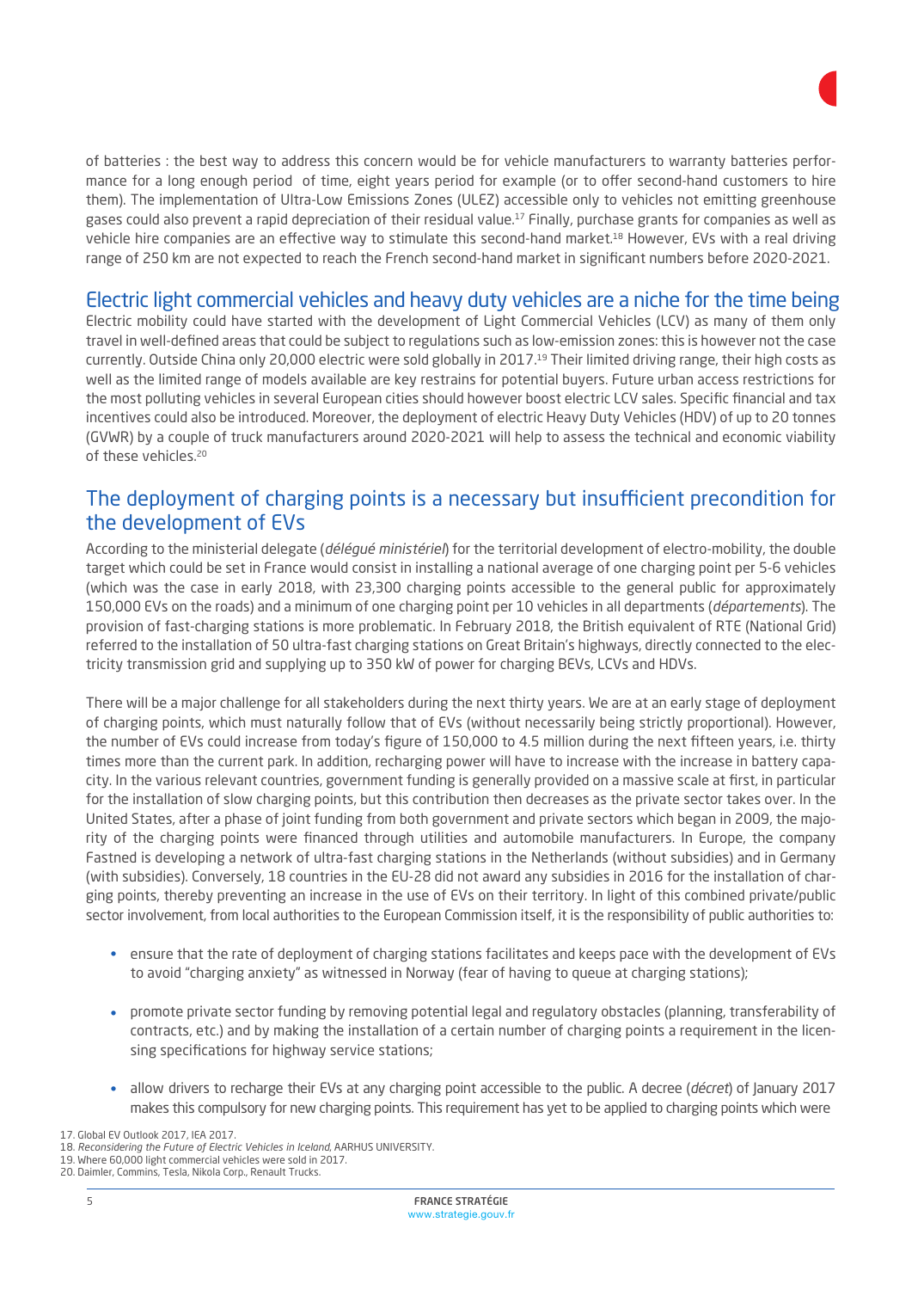already in place in France when this decree was issued and to all charging points in Europe.<sup>21</sup> In California, this right of free access was introduced to prevent charging points becoming subject to commercial practices such as requiring drivers to take out a subscription (which would oblige drivers of EVs to subscribe to numerous charging point networks); <sup>22</sup>

- provide financial aids, following the example of Denmark, the Netherlands and the United Kingdom, for the installation of charging points, upon request, in public areas for households without a parking; •
- provide financial aids, in conjunction with the relevant authorities, and following Tokyo's example, covering all or part of the installation of charging points in parking lots and garages of collective buildings (*logements collectifs*), including social housing; •
- in general, remove obstacles to recharging at home and at work in order to limit the need to install charging points in public areas. •

The examples of Norway and the United Kingdom demonstrate that certain precautionary measures should be taken with respect to recharging at home and that the consequences of EVs using electricity distribution and transmission networks need to be anticipated. Regarding recharging at home, a designated outlet is advisable or, failing this, the com-• pliance of the recharging facilities should be checked (e.g. state of the ground connection). The fires reported in China in electric bus depots during recharging confirm that this risk must be constantly monitored under ICPE regulations (the classification of sites for the purpose of protecting the environment).

#### The development of EVs should be considered within a more general debate on the future of the power grid

EVs will lead to additional constraints in the management of the power grid but may also provide solutions. As Norway's example demonstrates, it is necessary to plan in advance the reinforcement of distribution and transport networks. The ten-year scheme for increasing the capacity of the electricity transmission network, established under the Energy Code (*Code de l'énergie*), should take into account the possibility of a dramatic increase in the use of EVs by envisaging, for example, that sales of EVs will represent 30% of sales of new vehicles by the year 2030, and by providing a management system that can deal with peak demand. But it should also specify the assistance that EVs could offer the power grid, not only by responding to demand and adjustments in frequency but also, ultimately, by their batteries' capacity to supply the power grid or households with electricity during peak times (as an extension to the experiments carried out in Denmark and in California). Legislation could also oblige operators of distribution networks to consider the modifications that their networks will require in ten years' time so as to be able to support this development.<sup>23</sup>

Finally, in support of these works, legislation could provide the development of a blueprint of publicly available charging points, for a regional implementation.

#### The number of EVs worldwide is expected to be in the millions of vehicles by 2030, with an annual market revenue in the tens of billions of dollars

The European automobile industry, which has mastered the internal combustion engine technology, could lose a significant number of jobs was car electrification, even though there is no consensus amongst the numerous studies that have been published on this topic which rather show a positive trend. What matters is not so much whether new jobs associated to electric vehicle production will compensate for the job lost for ICE vehicles production. What matters is whether the French and European automobile industry will be able to leverage the EVs new opportunity. Jobs will actually depend mainly on market shares and value added value by the French and European industries, especially with competition from China which masters battery technology and currently produces more than half of electric cars in the world and the vast majority of—if not all—buses, electric quadricycles (LSEVs) and electric bikes.

<sup>21.</sup> Article 4, Point 9 of Directive 2014/94/EU of the European Parliament and of the Council of 22 October 2014 on the deployment of alternative fuels infrastructure provides : "All recharging points accessible to the public shall also provide for the possibility of electric vehicle users to recharge on an ad hoc basis without entering into a contract with the electricity supplier or operator concerned".

<sup>22.</sup> https://www.afdc.energy.gov/laws/11067

<sup>23.</sup> These modifications should reflect developments in renewable energy.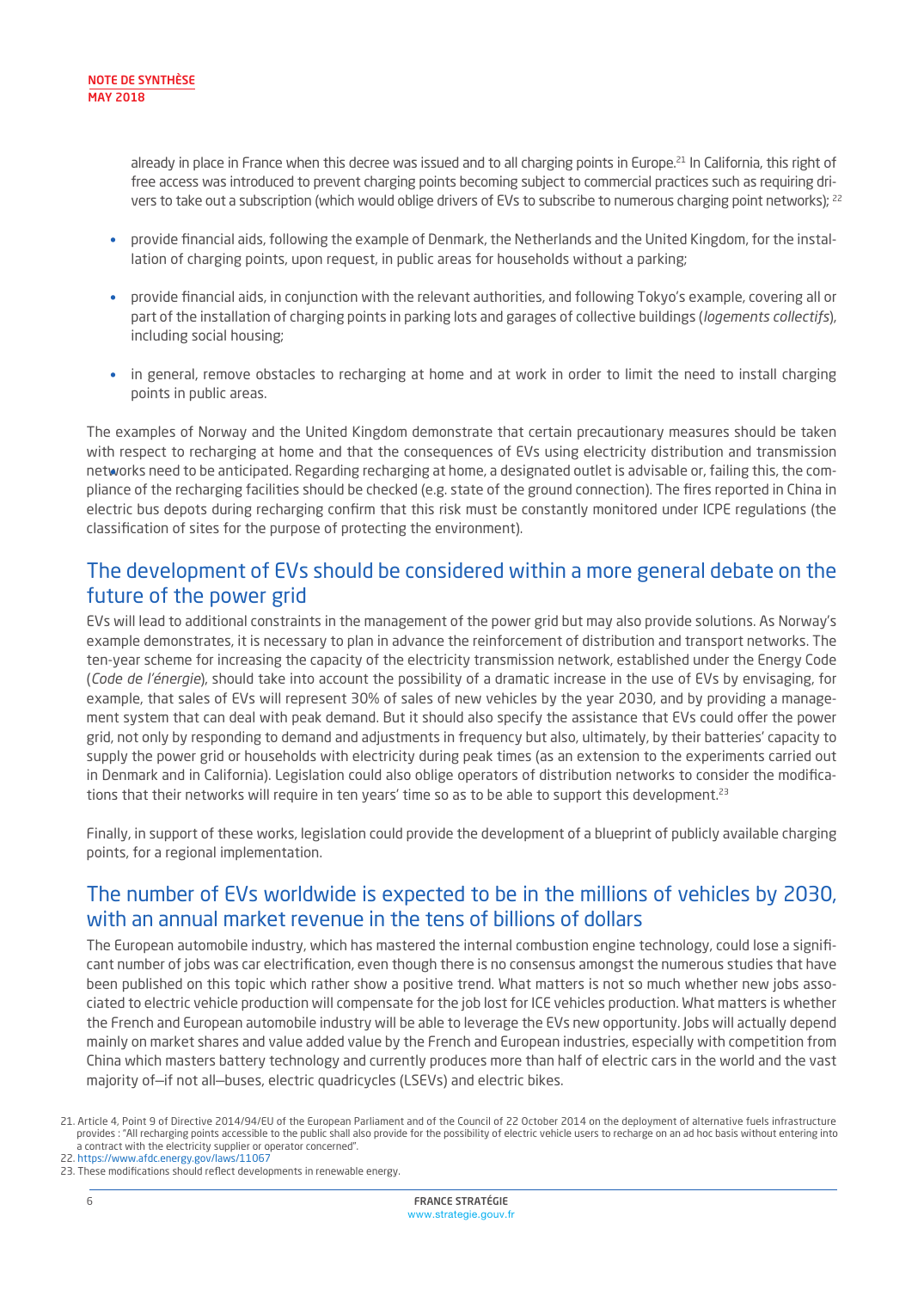As the strategy adopted by the UK (but also China and Germany) demonstrates, the development of the automobile sector and its associated jobs in France and Europe require the implementation of i**ndustrial policy measures in favour of EVs**.

- A significant R&D effort is needed, primarily on batteries but also on new materials, digital technology as well as recycling. If, in the medium term, the European Union does not manage to produce its own batteries, it will have to pay significant imports costs on every car (which would be reduced if the final assembly of batteries takes place in Europe and if battery cells are produced in oversea manufacturers plants located in Europe) and will depend on the countries controlling the supply chain of critical materials.<sup>24</sup> It must therefore provide strong support for R&D regarding next-generation batteries, as part of the Horizon 2020 programme or its successor, mobilizing resources allocated to societal issues or critical technology, or as part of a European disruptive innovation agency. Without being overly prescriptive of technology, in order to avoid suboptimal choices, it could explore various options (sodium-ion and solid-state batteries, etc.) and have a back-up plan based on another technology (lithium iron phosphate for example which does not depend on cobalt). Lithium-air batteries should also be an important research programme: progress in this technology (which offers a significantly higher energy density than existing lithium-ion batteries) could revolutionize electric mobility. This is why the United Kingdom has created the *Faraday Battery Challenge*, with £246m of funding over four years.
- *Initial and ongoing trainings need to be reinforced* to develop the new skills that the automotive industry will require, especially in electronics, mechatronics, digital technology, high-voltage management and new materials.
- *A policy supporting EV demand in the ramp-up period* (purchase grants, subsidies to install charging points) must be introduced in order for manufacturers to have access to a sufficient market to be able to continue to innovate.

The speech on the European Union given by the France's President at the Sorbonne in September 2017 mentioned the implementation of a significant carbon tax in Europe, associated to a carbon border '"that will also protect our economic sectors against imports from countries that do not respect the same objectives and decide not to engage in this environmental transition".25 Such a carbon tax would enable France and Europe to retain a larger share of the value added from the production of tomorrow's vehicles and would also provide an incentive for manufacturers to produce their ultra-low emission cars and batteries in ultra-low emission countries.

This same speech suggested "the implementation of a European industrial programmeme supporting clean vehicles and deploying common infrastructures to make it possible to travel through Europe without damaging it". Such a programmeme could have two legs: a "supply" leg, which gives priority to R&D initiatives and to training, and a "demand" leg, providing incentives for purchasing EVs and installing universally accessible charging points. •

Annual sales of EVs have now exceeded one million. Even if it is difficult to accurately predict the number of EVs that will be sold worldwide by the year 2040, the corresponding car park will represent tens of millions of vehicles by 2030 • and an annual market of several tens of billions of dollars. EVs constitute an industrial opportunity for France and the European Union that we should not miss out on.

Key terms: electric vehicle, hybrid vehicle, energy transition, automobile market.

24. [See European Battery Cell Randl Workshop Final Report,](https://h2020.org.tr/en/news/european-battery-cell-ri-workshop-summary-report) European Commission, 12 February 2018. 25. For [a transcript of this speech, see the Elysée website.](https://h2020.org.tr/en/news/european-battery-cell-ri-workshop-summary-report)